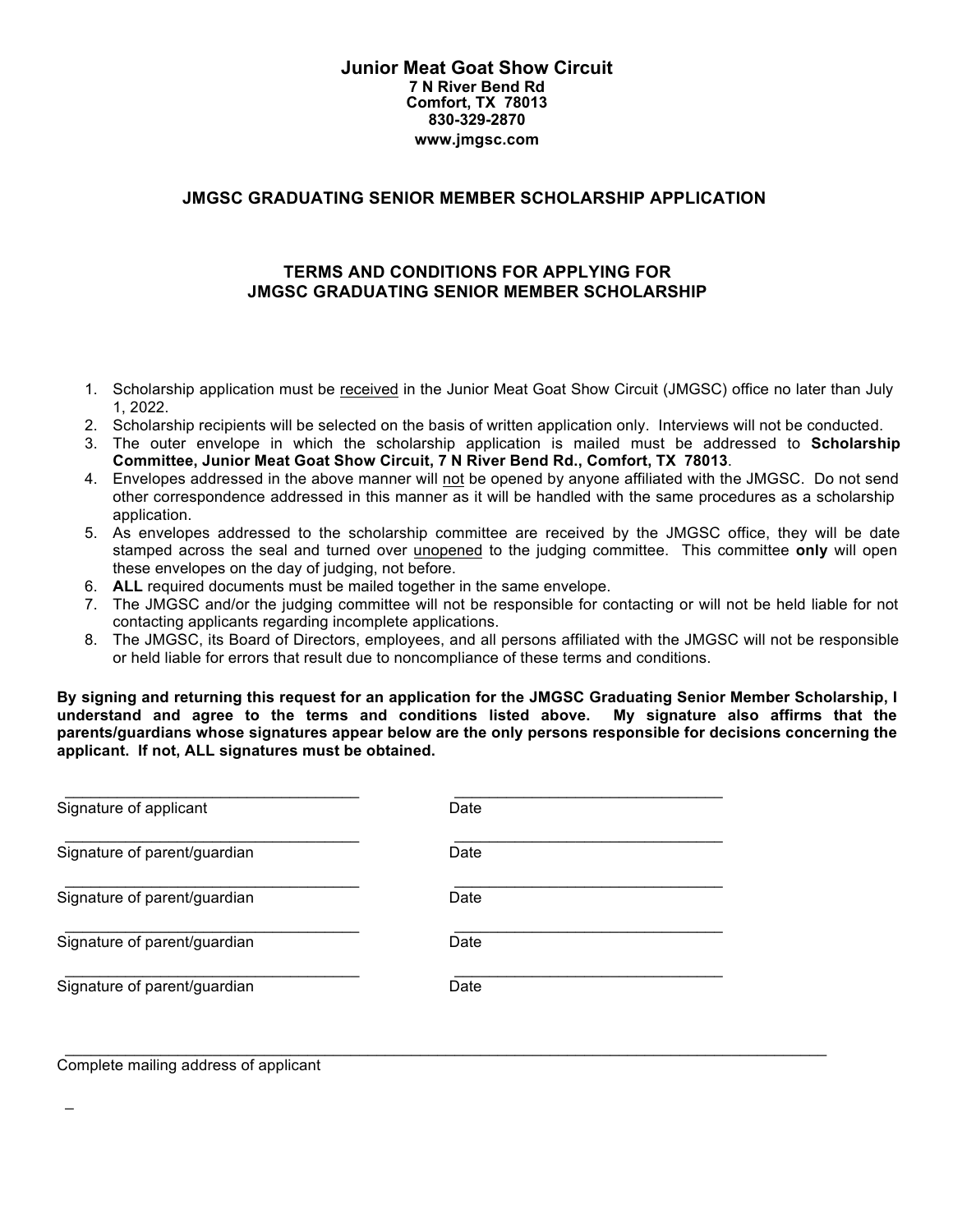### **JUNIOR MEAT GOAT SHOW CIRCUIT 7 N River Bend Rd Comfort, TX 78013 830-329-2870**

**Scholarship recipients must comply with procedures set forth below in order to receive any funds that may be awarded. Failure to comply with these procedures will result in loss of eligibility for any awarded funds.**

- 1. Recipients will be announced at the annual JMGSC banquet in October. Upon notification of receipt of a scholarship and registering at a Texas college or university for the fall semester immediately following your graduation from high school, send an **official copy of your schedule** and **proof of registration of a minimum of 12 hours on the college's/university's letterhead or with their official seal** to Junior Meat Goat Show Circuit, 7 N River Bend Rd., Comfort, TX 78013. Your schedule should have your **name, current mailing address, and phone number along with the college's/university's name and address printed on it**. Upon receipt of the above information, a check for half of your scholarship will be mailed directly to you.
- 2. You must successfully complete 12 hours **and maintain at least a 2.5 GPA** for the fall semester in order to be eligible for the remainder of your funds the following spring semester.
- 3. For the spring semester immediately following your first fall semester as defined above, you must submit the **same documents as above with proof of registration of a minimum of 12 hours, as well as a copy of your grades for the preceding fall semester, including information on your GPA.** *Your schedule of classes/registration and grades for the previous semester must have your name, current mailing address and phone number, and the college's/university's name and address printed on it.* If all the above conditions are not met, you will not be eligible to receive the remainder of your scholarship funds.
- 4. Funds will be available only for the academic year (your first fall semester and your first spring semester, not including summer terms) immediately following your high school graduation. If you do not attend college the first fall semester you are eligible, those funds will not be distributed and will no longer be available to the recipient. If the recipient does not register for and/or complete a minimum of 12 hours and/or does not maintain at least a 2.5 GPA in the first fall semester, the remaining funds will not be distributed to the recipient. If the recipient's first registration for college occurs in the first spring semester in which he/she is eligible and recipient submits the proper paperwork showing registration for a minimum of 12 hours, the recipient will receive only the portion allotted for the spring semester (half) of the scholarship he/she was awarded, thereby ending JMGSC's obligation to the recipient.

Thank you for your participation in the Junior Meat Goat Show Circuit. We wish you good luck in college and much success in the future.

**I understand and agree to the terms and conditions listed above. My signature also affirms that the parents/guardians whose signatures appear below are the only persons responsible for decisions concerning the applicant. If not, ALL signatures must be obtained. Return one copy to the JMGSC and retain one copy for your records.**

\_\_\_\_\_\_\_\_\_\_\_\_\_\_\_\_\_\_\_\_\_\_\_\_\_\_\_\_\_ \_\_\_\_\_\_\_\_\_\_\_\_ Signature of applicant Date \_\_\_\_\_\_\_\_\_\_\_\_\_\_\_\_\_\_\_\_\_\_\_\_\_\_\_\_ \_\_\_\_\_\_\_\_\_\_\_\_ Signature of parent/guardian Date \_\_\_\_\_\_\_\_\_\_\_\_\_\_\_\_\_\_\_\_\_\_\_\_\_\_\_\_ \_\_\_\_\_\_\_\_\_\_\_\_ Signature of parent/guardian Date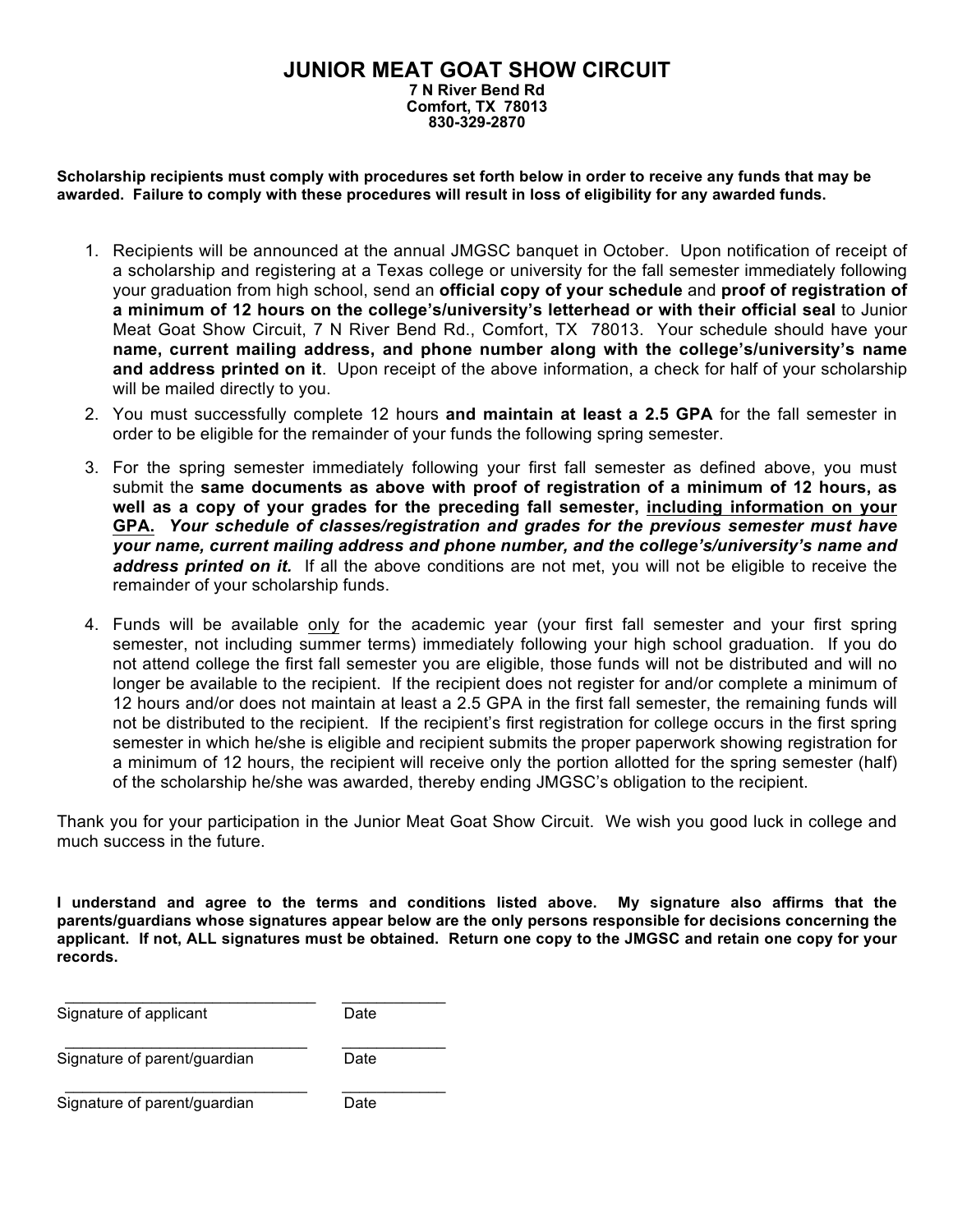# JUNIOR MEAT GOAT SHOW CIRCUIT

*Scholarship Application*  **DUE DATE: 7/1/2022**

| Permanent Mailing Address <b>Committee Committee Committee Committee Committee Committee Committee Committee Committee Committee Committee Committee Committee Committee Committee Committee Committee Committee Committee Commi</b> |  |                                                                                                   |  |
|--------------------------------------------------------------------------------------------------------------------------------------------------------------------------------------------------------------------------------------|--|---------------------------------------------------------------------------------------------------|--|
|                                                                                                                                                                                                                                      |  |                                                                                                   |  |
|                                                                                                                                                                                                                                      |  |                                                                                                   |  |
|                                                                                                                                                                                                                                      |  |                                                                                                   |  |
|                                                                                                                                                                                                                                      |  |                                                                                                   |  |
|                                                                                                                                                                                                                                      |  |                                                                                                   |  |
|                                                                                                                                                                                                                                      |  |                                                                                                   |  |
|                                                                                                                                                                                                                                      |  |                                                                                                   |  |
| in class; GPA; SAT/ACT scores.                                                                                                                                                                                                       |  | Please attach a transcript which includes the following information: number in senior class; rank |  |
|                                                                                                                                                                                                                                      |  | (Attach additional pages as necessary.)                                                           |  |
| Number of years as a JMGSC member:                                                                                                                                                                                                   |  |                                                                                                   |  |
| Offices held in JMGSC:                                                                                                                                                                                                               |  |                                                                                                   |  |
|                                                                                                                                                                                                                                      |  |                                                                                                   |  |
| List academic honors, awards and achievements.                                                                                                                                                                                       |  |                                                                                                   |  |
|                                                                                                                                                                                                                                      |  |                                                                                                   |  |
|                                                                                                                                                                                                                                      |  |                                                                                                   |  |
| List accomplishments, positions of leadership and membership in organizations.                                                                                                                                                       |  |                                                                                                   |  |
|                                                                                                                                                                                                                                      |  |                                                                                                   |  |

Describe community service and other activities and employment.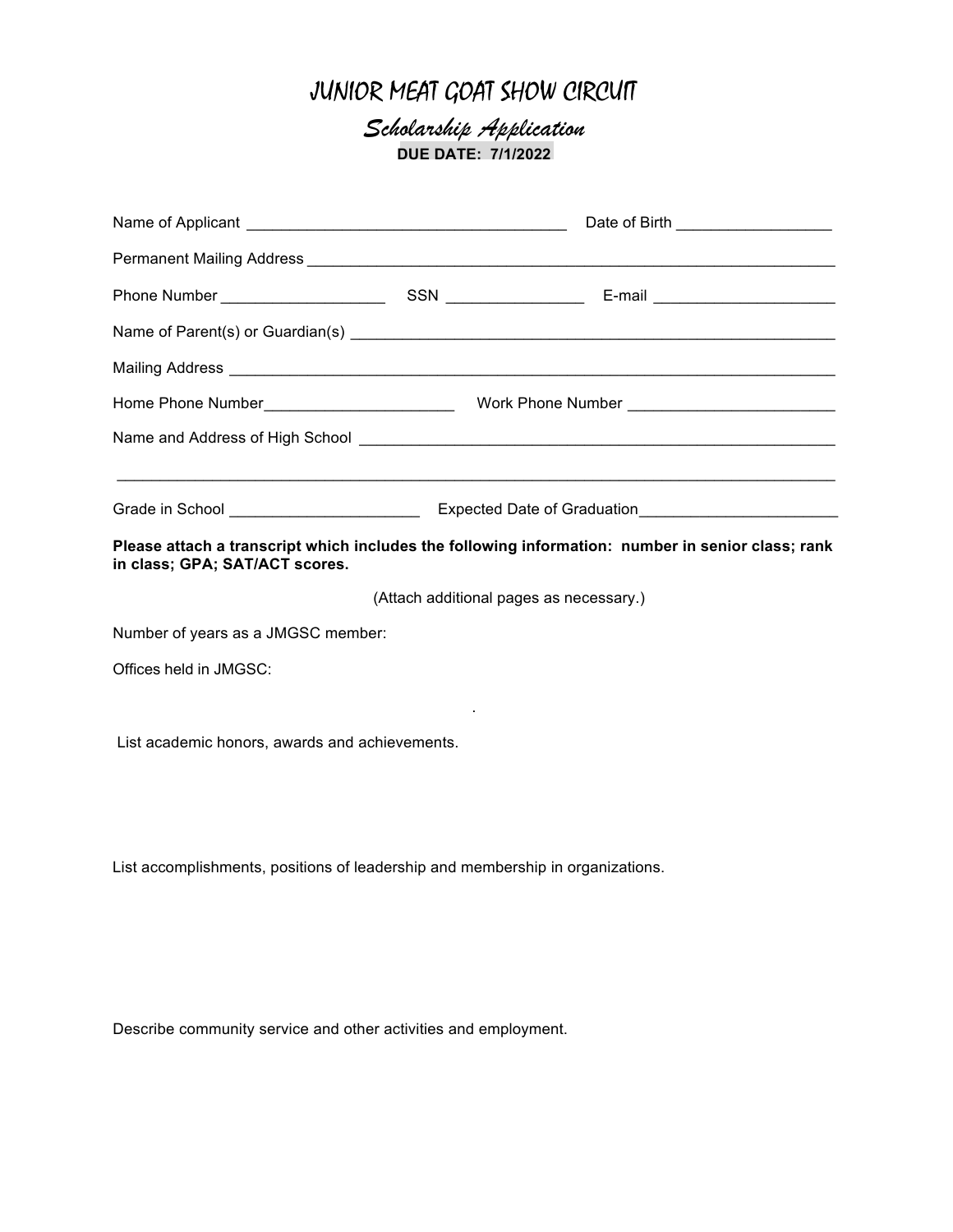Explain how the Junior Meat Goat Show Circuit has impacted your life.

How has the Junior Meat Goat Show Circuit benefited from your involvement?